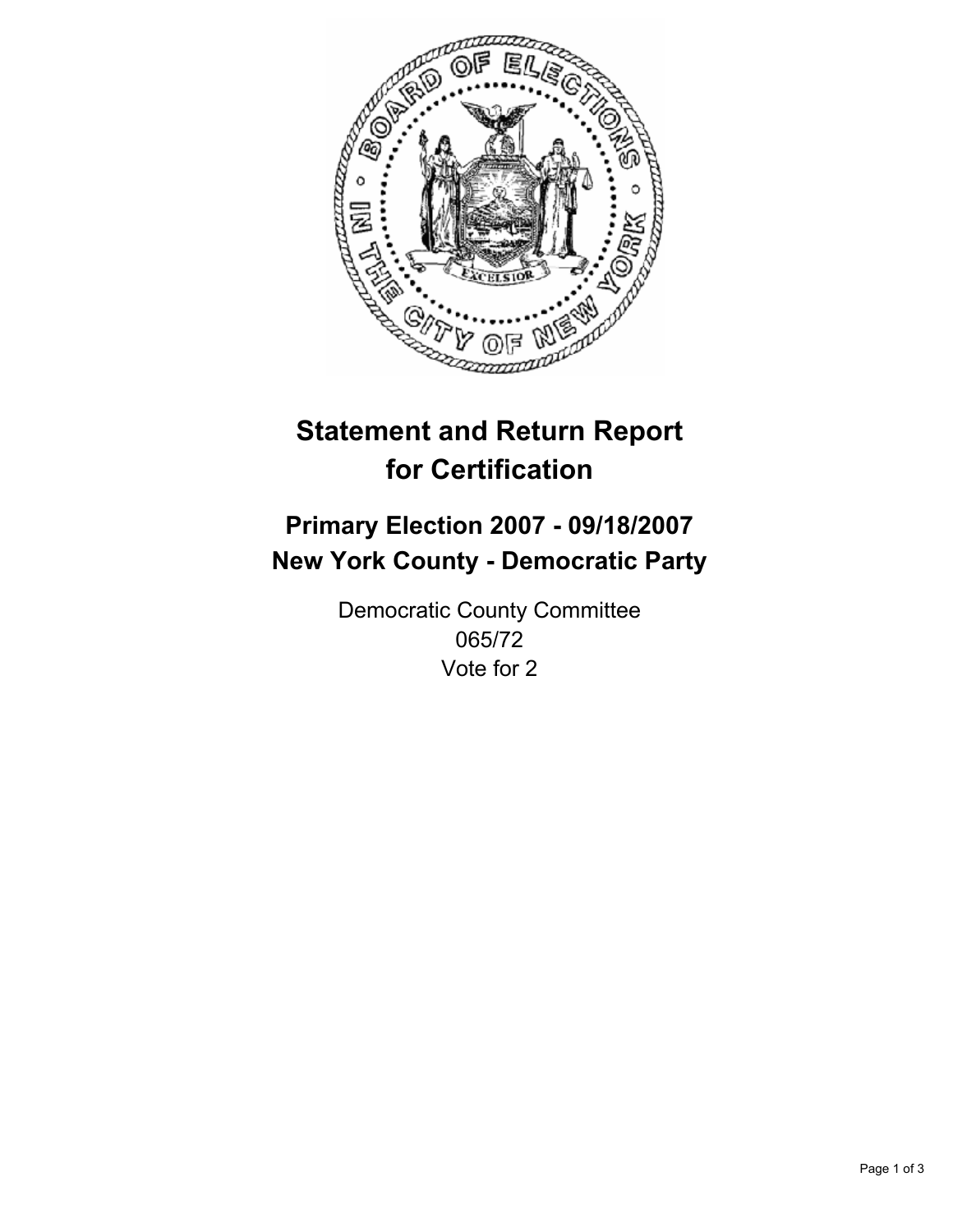

### **Assembly District 72**

| <b>EMERGENCY</b>   |    |
|--------------------|----|
| ABSENTEE/MILITARY  |    |
| AFFIDAVIT          |    |
| MANUELA E CEBALLO  | 12 |
| LILLIE FRIEDMAN    | 21 |
| PAOLA VERAS        | 10 |
| ANGELA RODRIGUEZ   | 13 |
| <b>Total Votes</b> | 56 |